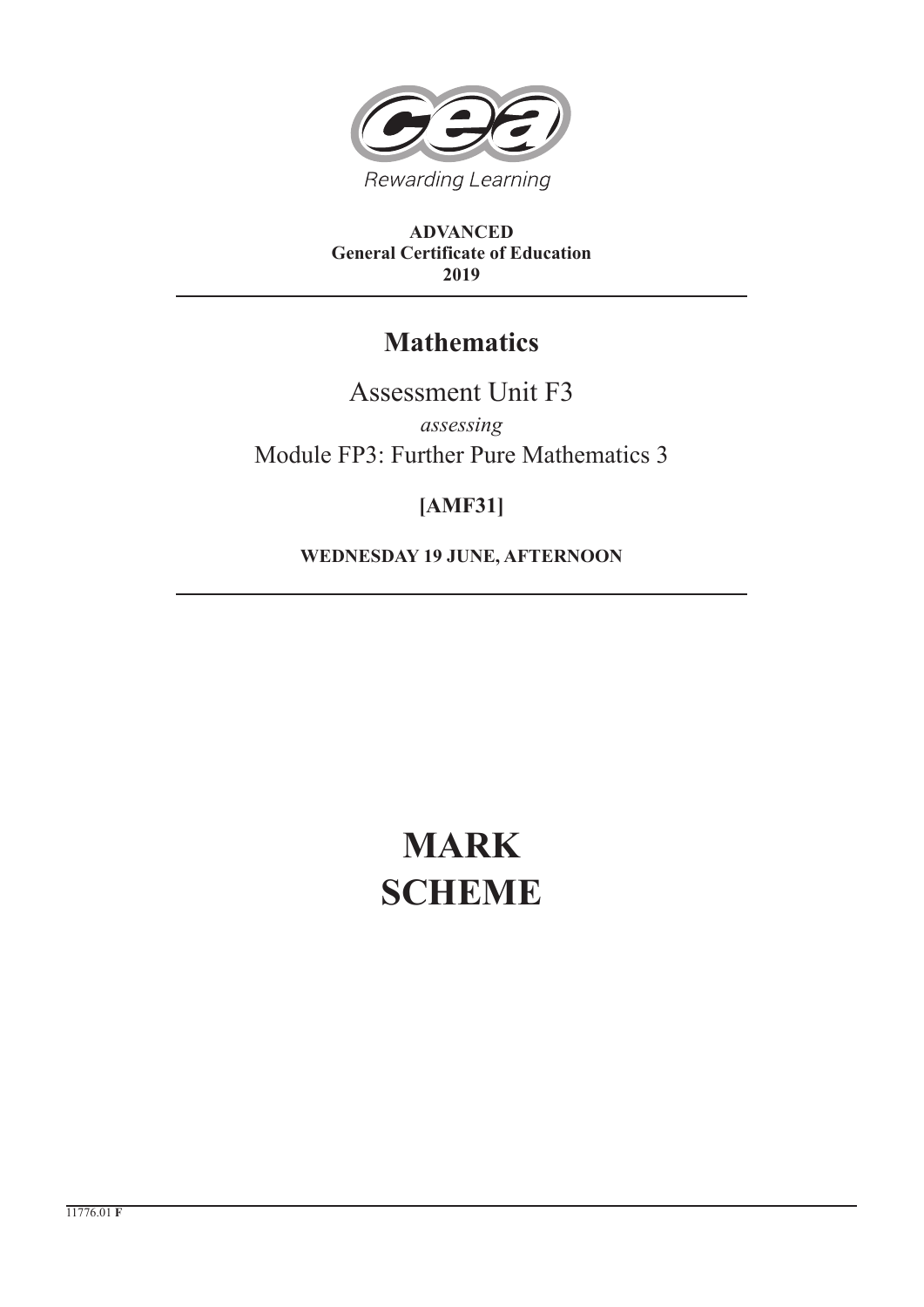## **GCE ADVANCED/ADVANCED SUBSIDIARY (AS) MATHEMATICS**

### **Introduction**

The mark scheme normally provides the most popular solution to each question. Other solutions given by candidates are evaluated and credit given as appropriate; these alternative methods are not usually illustrated in the published mark scheme.

The marks awarded for each question are shown in the right-hand column and they are prefixed by the letters **M**, **W** and **MW** as appropriate. The key to the mark scheme is given below:

- **M** indicates marks for correct method.
- **W** indicates marks for working.
- **MW** indicates marks for combined method and working.

The solution to a question gains marks for correct method and marks for an accurate working based on this method. Where the method is not correct no marks can be given.

A later part of a question may require a candidate to use an answer obtained from an earlier part of the same question. A candidate who gets the wrong answer to the earlier part and goes on to the later part is naturally unaware that the wrong data is being used and is actually undertaking the solution of a parallel problem from the point at which the error occurred. If such a candidate continues to apply correct method, then the candidate's individual working must be followed through from the error. If no further errors are made, then the candidate is penalised only for the initial error. Solutions containing two or more working or transcription errors are treated in the same way. This process is usually referred to as "follow-through marking" and allows a candidate to gain credit for that part of a solution which follows a working or transcription error.

#### **Positive marking:**

It is our intention to reward candidates for any demonstration of relevant knowledge, skills or understanding. For this reason we adopt a policy of **following through** their answers, that is, having penalised a candidate for an error, we mark the succeeding parts of the question using the candidate's value or answers and award marks accordingly.

Some common examples of this occur in the following cases:

- **(a)** a numerical error in one entry in a table of values might lead to several answers being incorrect, but these might not be essentially separate errors;
- **(b)** readings taken from candidates' inaccurate graphs may not agree with the answers expected but might be consistent with the graphs drawn.

When the candidate misreads a question in such a way as to make the question easier only a proportion of the marks will be available (based on the professional judgement of the examining team).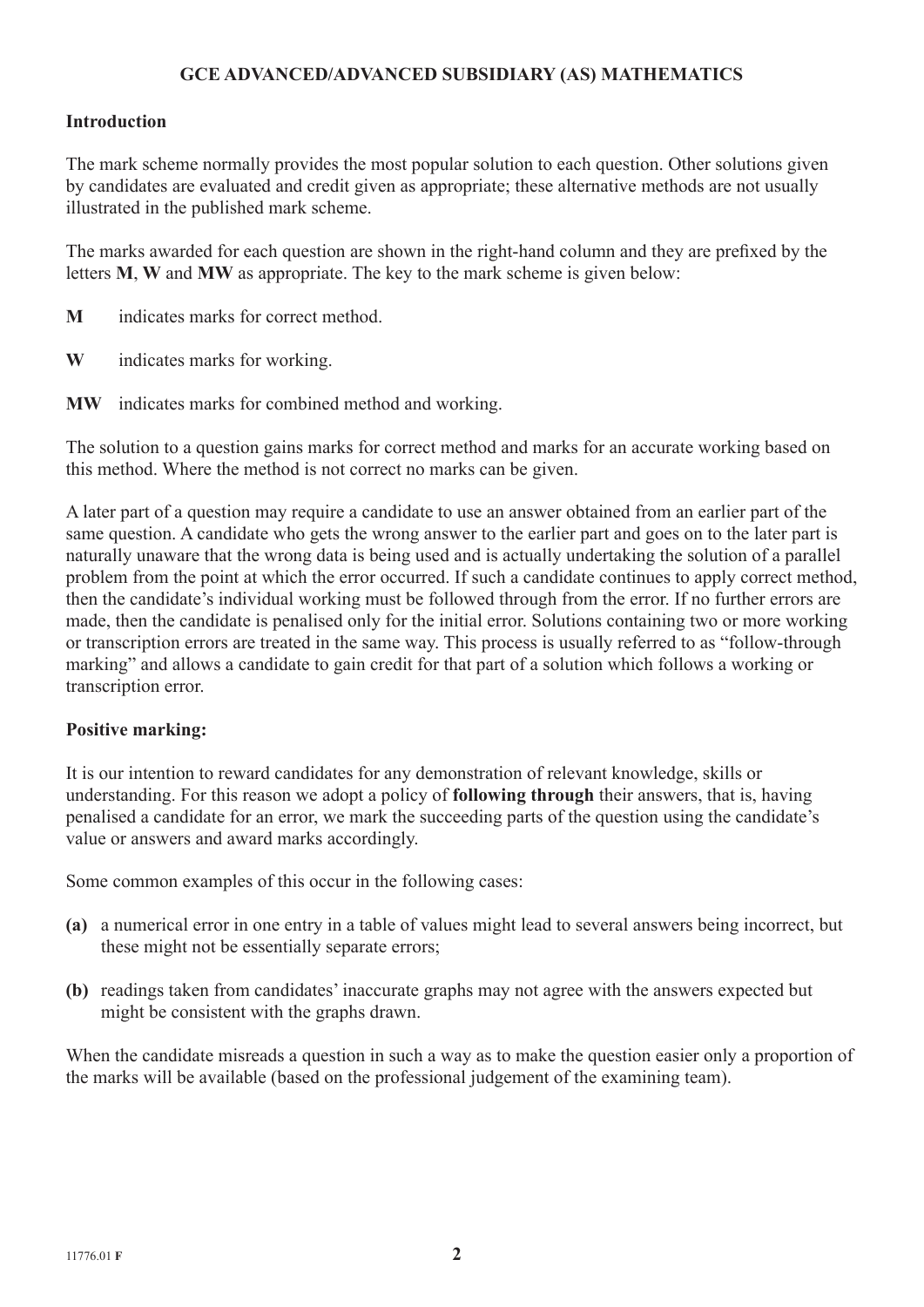1 
$$
\begin{vmatrix} 3 & 1 & -1 \\ 2 & -1 & 5 \\ 1 & 3 & 2 \end{vmatrix}
$$
   
\n=  $3 \begin{vmatrix} -1 & 5 \\ 3 & 2 \end{vmatrix} - \begin{vmatrix} 2 & 5 \\ 1 & 2 \end{vmatrix} - \begin{vmatrix} 2 & -1 \\ 1 & 3 \end{vmatrix}$    
\n=  $3(-17) - (-1) - (7)$   
\n=  $-57$   
\n $V = [-57] = 57$  units<sup>3</sup>   
\n1.5  
\n2 Line 1 direction vector  $\mathbf{r}_1 = 4\mathbf{i} + \mathbf{j} - 3\mathbf{k}$    
\n1.5  
\n1.6  
\n1.7  
\n1.7  
\n1.7  
\n1.7  
\n1.7  
\n1.7  
\n2. Line 1 direction vector  $\mathbf{r}_1 = 4\mathbf{i} + \mathbf{j} - 3\mathbf{k}$    
\n1.7  
\n1.7  
\n1.7  
\n1.7  
\n1.7  
\n1.7  
\n1.7  
\n1.7  
\n1.7  
\n1.7  
\n1.7  
\n1.7  
\n1.7  
\n1.7  
\n1.7  
\n1.7  
\n1.7  
\n1.7  
\n1.7  
\n1.7  
\n1.7  
\n1.7  
\n1.7  
\n1.7  
\n1.7  
\n1.7  
\n1.7  
\n1.7  
\n1.7  
\n1.7  
\n1.7  
\n1.7  
\n1.7  
\n1.7  
\n1.7  
\n1.7  
\n1.7  
\n1.7  
\n1.7  
\n1.7  
\n1.7  
\n1.7  
\n1.7  
\n1.7  
\n1.7  
\n1.7  
\n1.7  
\n1.7  
\n1.7  
\n1.7  
\n1.7  
\n1.7  
\n1.7  
\n1.7  
\n1.7  
\n1.7  
\n1.7  
\n1.7  
\n1.7  
\n1.7  
\n1.7  
\n1.7  
\n1.7  
\n1.7  
\n1.7  
\n1.7  
\n1.7  
\n1.7  
\n1.7  
\n1.7  
\n1.7  
\n1.7  
\n1.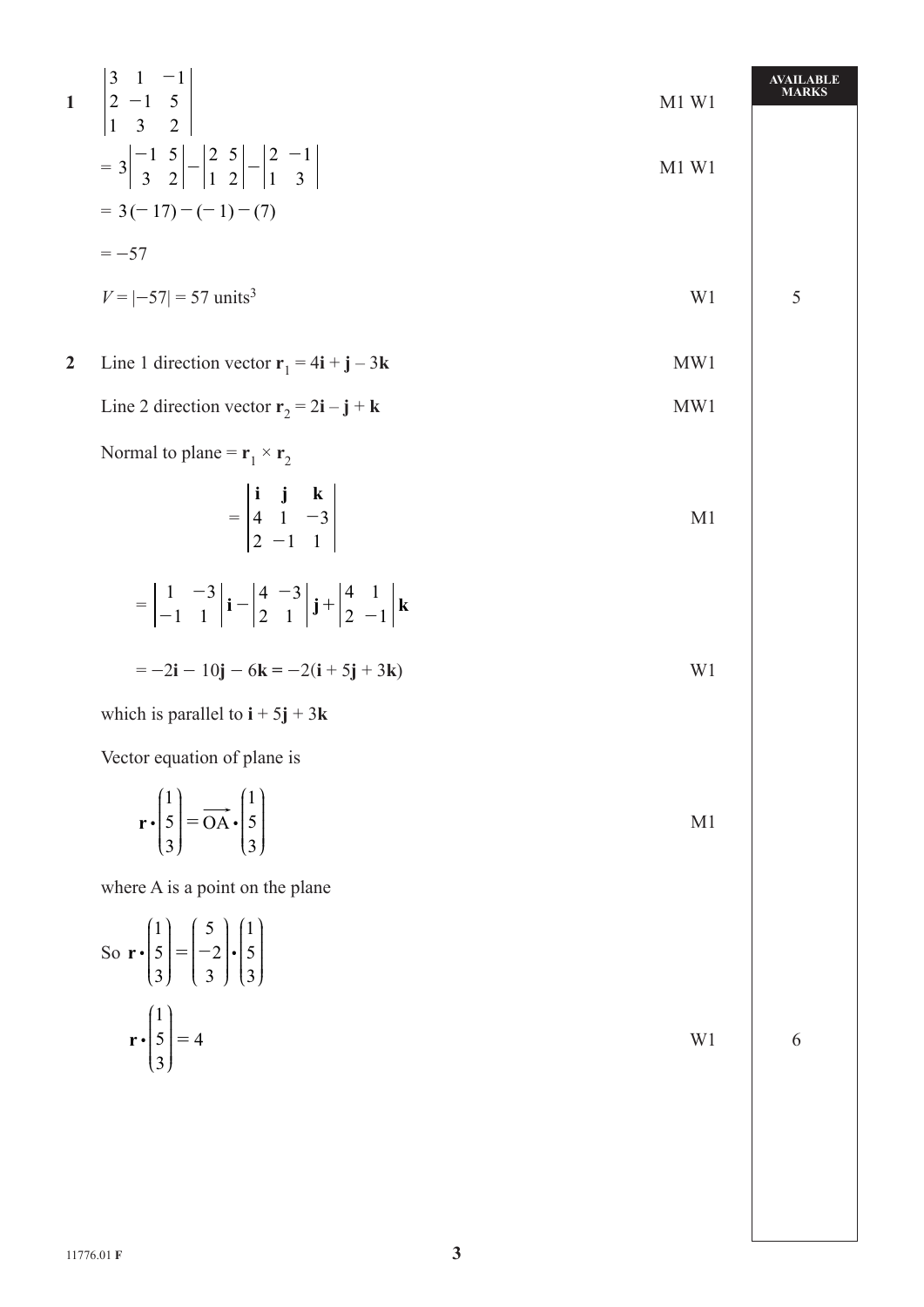3 (i) 
$$
\frac{d}{dx} \left[ \sin^{-1} \left( \frac{x}{\sqrt{1-x}} \right) \right]
$$

$$
= \frac{1}{\sqrt{1-x}} \frac{d}{dx} \left[ \frac{x}{\sqrt{1-x}} \right]
$$

$$
= \frac{1}{\sqrt{1 - \frac{x^2}{1 - x}}} \frac{d}{dx} \left[ \frac{x}{\sqrt{1 - x}} \right]
$$

$$
= \frac{1}{\sqrt{\frac{1-x-x^2}{1-x}}} \cdot \frac{\sqrt{1-x} \cdot 1 - x \cdot \frac{1}{2} (1-x)^{-\frac{1}{2}} (-1)}{(1-x)}
$$
 M1 W1

$$
= \sqrt{\frac{1-x}{1-x-x^2}} \cdot \frac{1-x+\frac{1}{2}x}{(1-x)\sqrt{1-x}}
$$
  
= 
$$
\frac{1-\frac{1}{2}x}{(1-x)\sqrt{1-x-x^2}}
$$

$$
(ii) \quad \text{When } x = -1
$$

$$
y = \sin^{-1} \frac{-1}{\sqrt{2}} = -\frac{\pi}{4}
$$
  
\n
$$
\frac{dy}{dx} = \frac{1 + \frac{1}{2}}{2\sqrt{1}} = \frac{3}{4}
$$
  
\n
$$
y + \frac{\pi}{4} = \frac{3}{4}(x + 1)
$$
  
\nMW1  
\nMW1

$$
4y = 3x + 3 - \pi
$$
 MW1

9

AVAILABLE<br>MARKS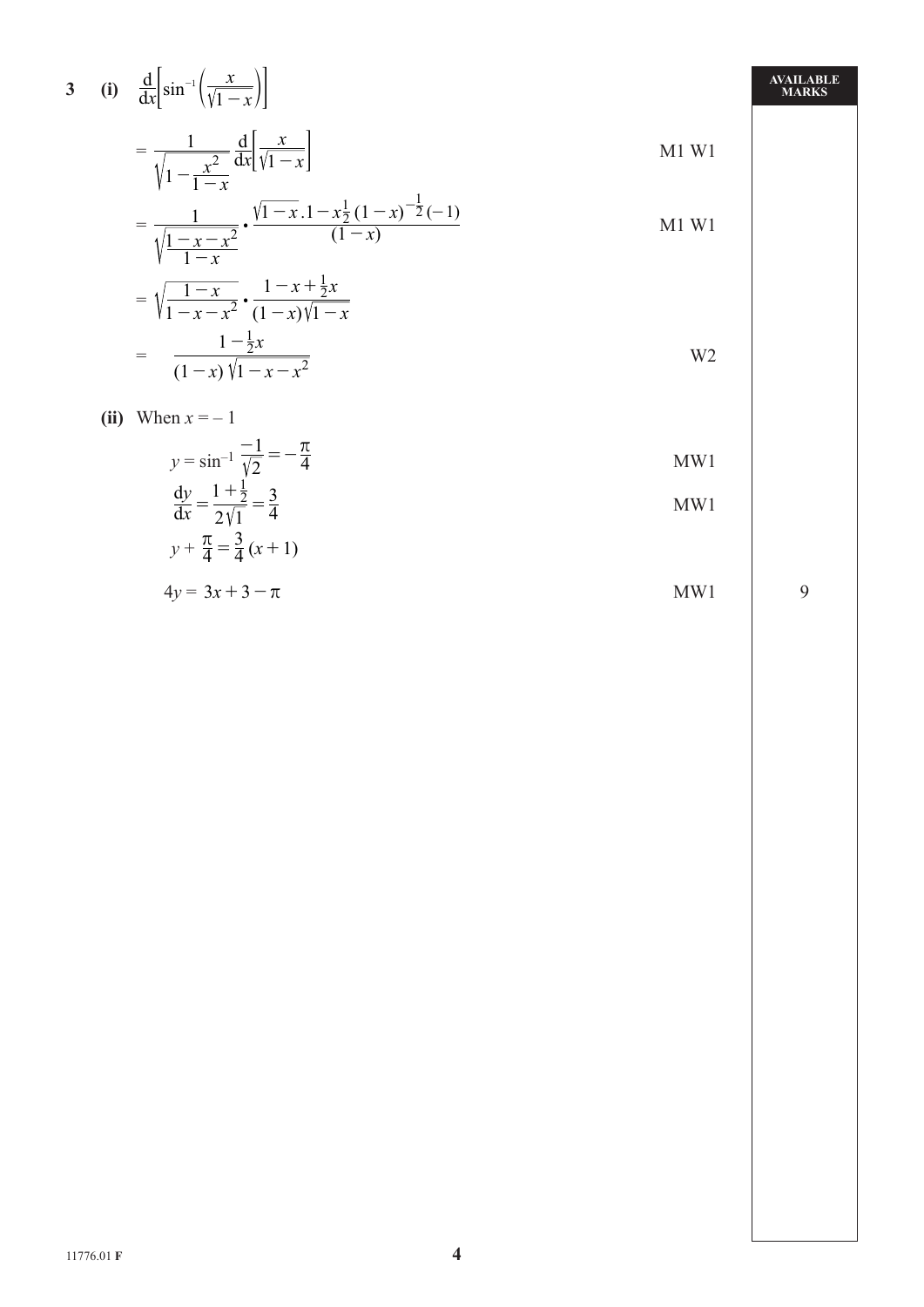4 (i) 
$$
\ln (x - \sqrt{x^2 - 1}), x \ge 1
$$
  
=  $\ln \left( \frac{x - \sqrt{x^2 - 1}}{1} \cdot \frac{x + \sqrt{x^2 - 1}}{x + \sqrt{x^2 - 1}} \right)$ 

$$
= \ln \left( \frac{x^2 - (x^2 - 1)}{x + \sqrt{x^2 - 1}} \right)
$$
  
= 
$$
\ln \left( \frac{1}{x + \sqrt{x^2 - 1}} \right)
$$

$$
=-\ln\left(x+\sqrt{x^2-1}\right)
$$
 W1

$$
(ii) \ \ y = \cosh^{-1}x, \ x \ge 1
$$

 $x = \cosh y = \frac{1}{2}(e^y + e^{-y})$  $M1$ 

$$
2x ey = e2y + 1e2y - 2x ey + 1 = 0ey = \frac{2x \pm \sqrt{4x^2 - 4}}{2}
$$

$$
y = \ln\left(x \pm \sqrt{x^2 - 1}\right)
$$

$$
= \pm \ln(x + \sqrt{x^2 - 1}) \text{ using (i)}
$$
 MW1

(iii) 
$$
2 \tanh^2 x - 5 \sech x + 1 = 0
$$
  
 $\tanh^2 x = 1 - \sech^2 x$ 

$$
2 - 2 \, \text{sech}^2 x - 5 \, \text{sech} \, x + 1 = 0
$$

$$
2 \operatorname{sech}^2 x + 5 \operatorname{sech} x - 3 = 0
$$
 MW1

$$
(2 \operatorname{sech} x - 1)(\operatorname{sech} x + 3) = 0
$$

sech 
$$
x = \frac{1}{2}
$$
 or sech  $x = -3$ 

$$
\cosh x = 2 \quad \text{or} \quad \cosh x = -\frac{1}{3}
$$

$$
\cosh x = -\frac{1}{3} \text{ has no solution}
$$

$$
\cosh x = 2
$$

$$
x = \cosh^{-1} 2 = \pm \ln (2 + \sqrt{3})
$$

AVAILABLE<br>MARKS

 $M1$ 

W1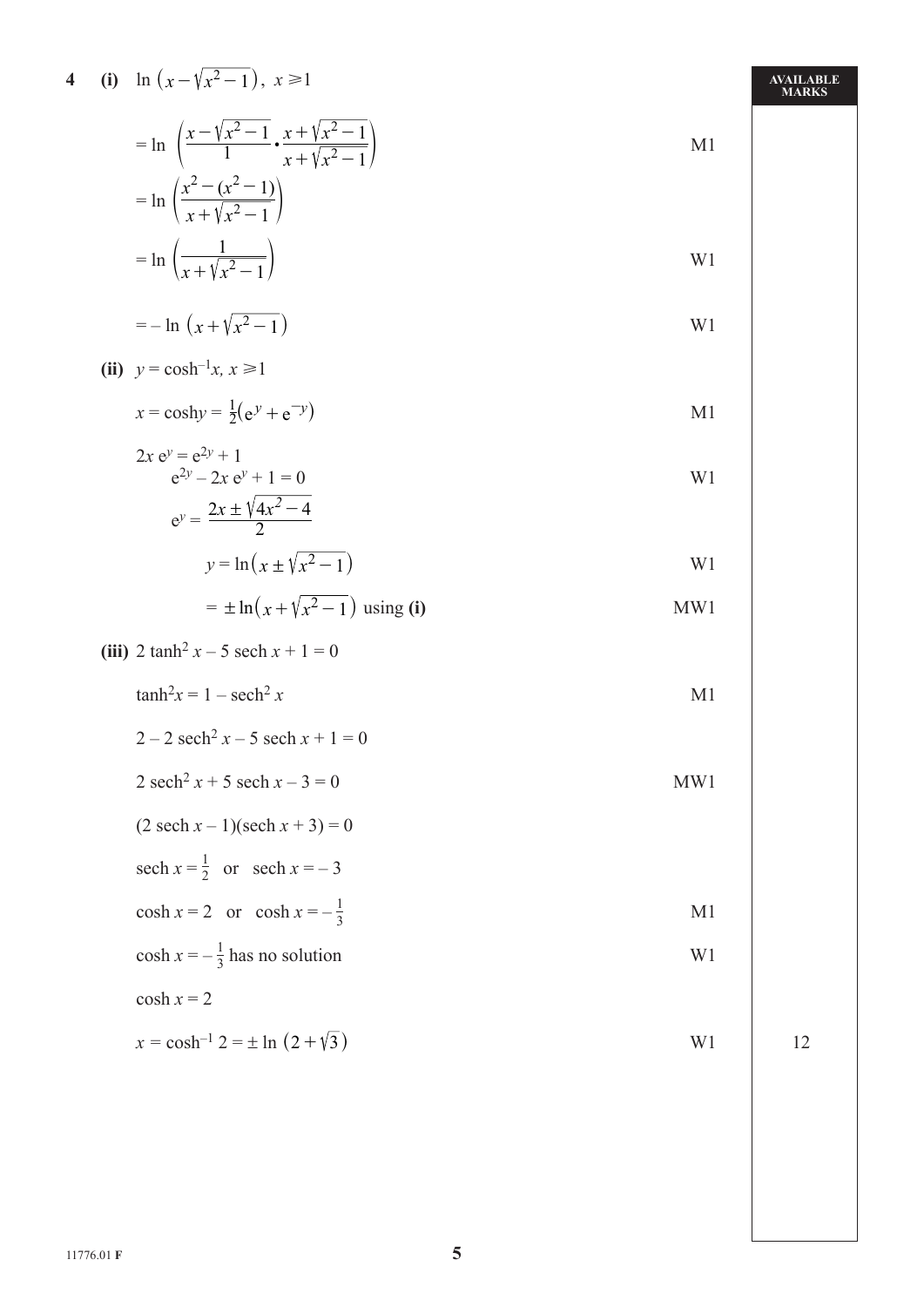5 (i) 
$$
x+y+z=11
$$
 ①  
  $4x + 2y - 3z = -4$  ②

$$
7x + 5y = 29
$$
  $2 + 3$   $2x + 3$   $2x + 5y = 29$   $2x + 3$ 

$$
y = \frac{29 - 7x}{5}
$$

$$
2x - 5z = -26 \t\t 20 - 20 \t\t M1
$$

$$
z = \frac{2x + 26}{5}
$$

$$
\mathbf{r} = \begin{pmatrix} x \\ y \\ z \end{pmatrix} = \begin{pmatrix} x \\ -\frac{7}{5}x \\ \frac{2}{5}x \end{pmatrix} + \begin{pmatrix} 0 \\ \frac{29}{5} \\ \frac{26}{5} \end{pmatrix} = \begin{pmatrix} x \\ -\frac{7}{5}x \\ -\frac{2}{5}x \end{pmatrix} + \begin{pmatrix} 2 \\ 3 \\ 6 \end{pmatrix} = \begin{pmatrix} 5 \\ -7 \\ 2 \end{pmatrix} \lambda + \begin{pmatrix} 2 \\ 3 \\ 6 \end{pmatrix}
$$

(ii) Normals 
$$
\mathbf{n}_1 = \begin{pmatrix} 1 \\ 1 \\ 1 \end{pmatrix} \quad \mathbf{n}_2 = \begin{pmatrix} 4 \\ 2 \\ -3 \end{pmatrix}
$$
 MW1

$$
\mathbf{n}_1 \cdot \mathbf{n}_2 = \begin{pmatrix} 1 \\ 1 \\ 1 \end{pmatrix} \cdot \begin{pmatrix} 4 \\ 2 \\ -3 \end{pmatrix} = 3
$$
 M1 W1

Also  $\mathbf{n}_1 \cdot \mathbf{n}_2 = \sqrt{3} \sqrt{16 + 4 + 9} \cos \theta$  M1 W1

$$
\therefore \cos \theta = \frac{3}{\sqrt{3}\sqrt{29}}
$$

$$
\theta = \cos^{-1} \sqrt{\frac{3}{29}} = 71.2^{\circ}
$$

Angle between planes = angle between normals



**AVAILABLE MARKS**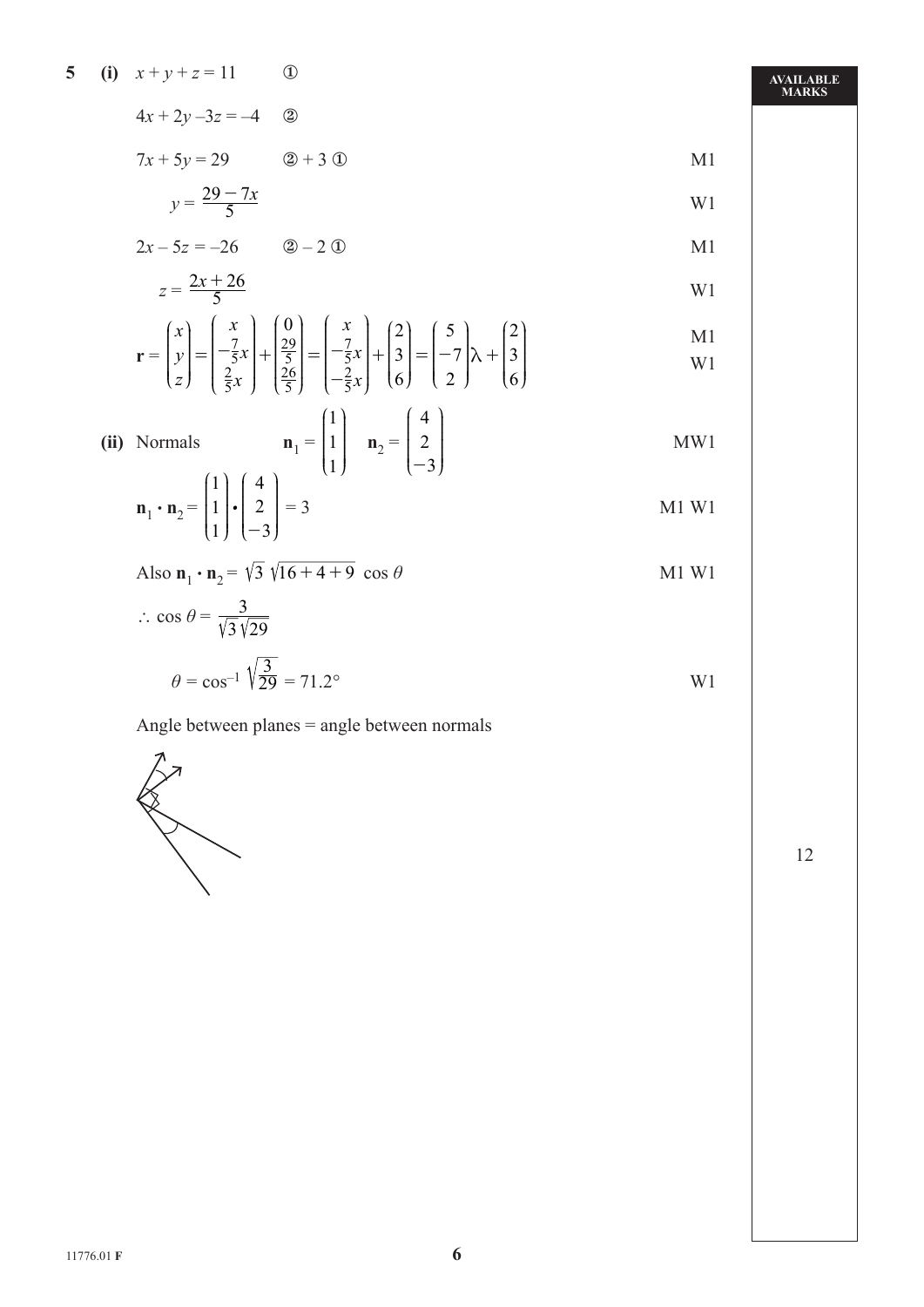| 6 (a) (i) $\int$ sech u du                                                         |                 | AVAILABLE<br><b>MARKS</b> |
|------------------------------------------------------------------------------------|-----------------|---------------------------|
| $= \int \frac{2}{e^u + e^{-u}} du$                                                 | M1              |                           |
| $= \int \frac{2e^u}{e^{2u}+1} du$                                                  | W <sub>1</sub>  |                           |
| $=\int \frac{2dv}{v^2+1}$ where $v = e^u$                                          | M <sub>1</sub>  |                           |
| $= 2 \tan^{-1} v + s$                                                              |                 |                           |
| $= 2 \tan^{-1} e^{u} + c$                                                          | MW1             |                           |
| (ii) $\int \tanh u \sinh u \, du$                                                  |                 |                           |
| $=\int \frac{\sinh u}{\cosh u} \sinh u \, du$                                      | M <sub>1</sub>  |                           |
| $=\int \frac{\sinh^2 u}{\cosh u} du$                                               |                 |                           |
| $= \int \frac{\cosh^2 u - 1}{\cosh u} \mathrm{d}u$                                 | M <sub>1</sub>  |                           |
| $= \int (\cosh u - \operatorname{sech} u) du$                                      |                 |                           |
| $=$ sinh $u - 2$ tan <sup>-1</sup> $e^u$ + c                                       | MW <sub>2</sub> |                           |
| $\int$ cos x tan <sup>-1</sup> (sin x) dx<br>(b)                                   |                 |                           |
| $p = \sin x \implies dp = \cos x dx$                                               | M1              |                           |
| $I = \int \tan^{-1}(p) dp$                                                         | W1              |                           |
| $u = \tan^{-1} p$ $\frac{dv}{dp} = 1$                                              | M <sub>1</sub>  |                           |
| $\frac{du}{dp} = \frac{1}{1+p^2}$ $v = p$                                          | W <sub>1</sub>  |                           |
| $I = p \tan^{-1} p - \int \frac{p}{1 + p^2} dp$                                    | M1 W1           |                           |
| $= p \tan^{-1} p - \frac{1}{2} \ln (1 + p^2) + c$                                  | MW1             |                           |
| $=$ sin x tan <sup>-1</sup> (sin x) $-\frac{1}{2}$ ln (1 + sin <sup>2</sup> x) + c | W1              | 16                        |
|                                                                                    |                 |                           |